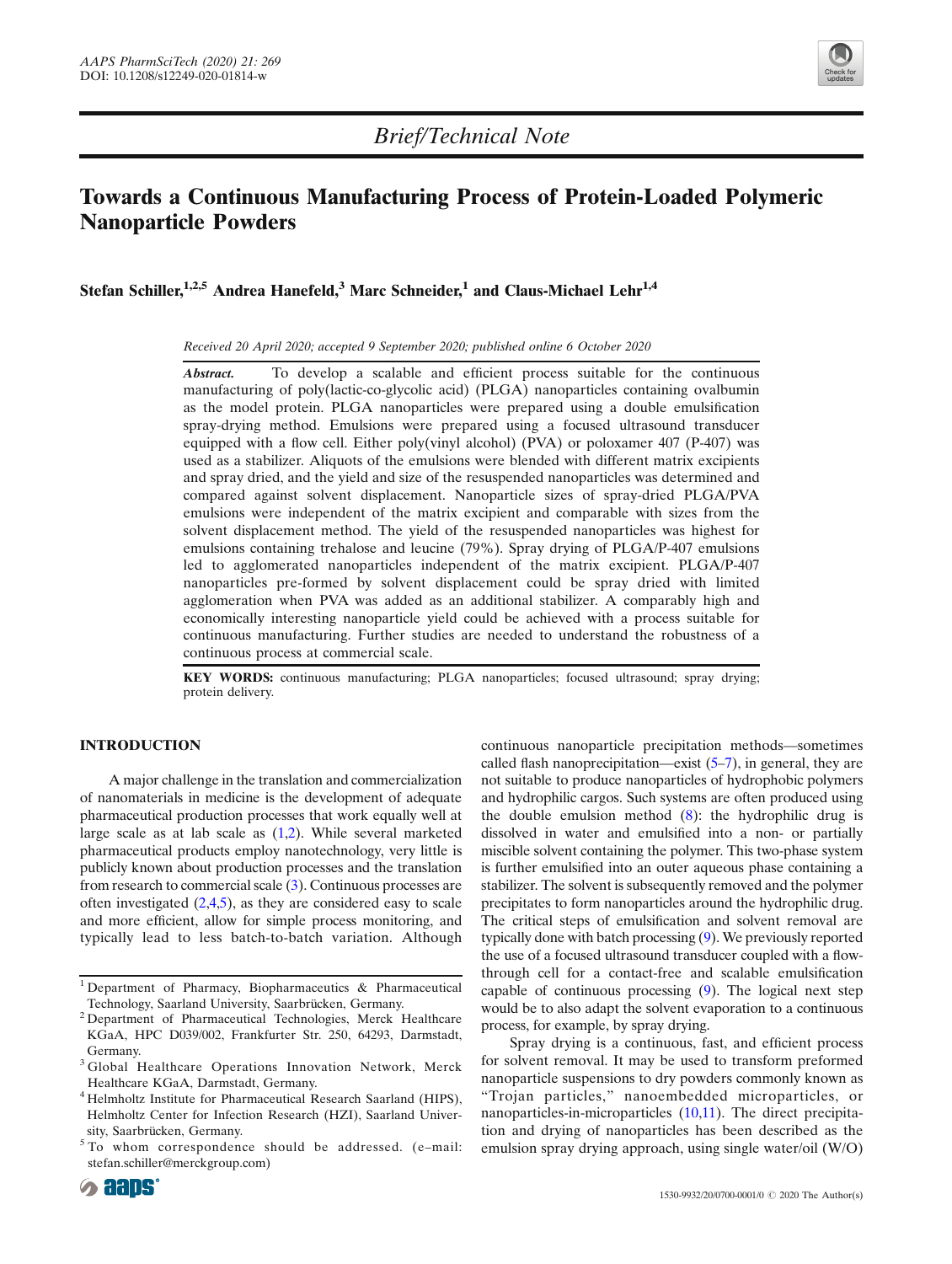However, the generation of submicron droplets and the collection of submicron particles with sufficient yield are very challenging with conventional equipment, and the throughput of available specialized equipment is severely limited compared with conventional nozzles, cyclones, and filter bags  $(16)$  $(16)$  $(16)$ .

Spray dying of water/oil/water (W/O/W) double emulsions allows for the in situ generation of polymeric nanoparticles with hydrophilic cargo while simultaneously embedding them in a stabilizing powder matrix. The concept has been described for batch mode emulsification and conventional spray drying equipment ([17,18](#page-4-0)), but little is known about the factors influencing nanoparticle size and yield. The aim of this study was to investigate whether poly(lactic-co-glycolic acid) (PLGA) nanoparticles can be produced with acceptable yield and particle size distribution by the double emulsion method using scalable methods fit for continuous manufacturing. Different emulsion stabilizers and matrix components were investigated for their influence on nanoparticle size and yield.

## MATERIALS AND METHODS

#### **Materials**

Poly(lactic-co-glycolic acid) (PLGA, Resomer® RG 503 H) was purchased from Evonik Industries (Essen, Germany). Poloxamer 407 (P-407), Kollidon® 30 (K30), and Kollidon® VA64 (VA64) were kindly provided by BASF (Ludwigshafen, Germany). Poly(vinyl alcohol) (PVA; Mowiol® 4–88) was obtained from Kuraray Europe GmbH (Hattersheim am Main, Germany). Ovalbumin grade V, as well as all other chemicals, was obtained from Merck KGaA (Darmstadt, Germany). Water was purified with a Milli-Q® system (Merck KGaA; Darmstadt, Germany).

#### Emulsion Preparation

All solutions were freshly prepared and filtered through 0.2-μm membrane filters (polytetrafluoroethylene for organic solutions or polyethersulfone for aqueous solutions). Double emulsions were prepared using focused ultrasound according to a previously described method [\(9\)](#page-4-0). In brief, PLGA was dissolved to 12 mg/mL in 70 mL ethyl acetate and added to 14 mL of an aqueous solution of 6 mg/mL ovalbumin. The mixture was circulated through the flow cell of a commercial focused ultrasound transducer (Covaris S2x, Covaris Inc.; Woburn, MA, USA) using a peristaltic pump at 50 mL/min. The mixture was homogenized for 5 min at intensity 10, duty factor 50%, 300 cycles per burst. An aqueous solution, 140 mL of 20 mg/mL PVA or P‐407, was added, and the mixture was again emulsified by focused ultrasound for 45 min (same settings). An aliquot of this emulsion was precipitated by solvent displacement (10‐fold dilution with purified water). The particle size distribution of the obtained nanoparticle suspension was measured by dynamic light scattering as described below. The results served as a control for in‐use emulsion stability and as a target for nanoparticles precipitated by spray drying.

# Spray Drying

Aliquots of the double emulsion, consisting of dry mass ratios of 1 part PLGA and 3.3 parts PVA or P-407, were either directly spray dried or spiked with 9 parts matrix excipient. The aliquots were fed at 2 mL/min into a ProCepT 4M8-TriX lab scale spray dryer equipped with a straight and a conical drying column and a small cyclone (ProCepT nv; Zelzate, Belgium); atomized with a 1.0 mm bi-fluid nozzle and 10 L/min nitrogen; and dried at 80°C inlet drying air temperature,  $0.4 \text{ m}^3/\text{min}$  drying air flow,  $40-42^{\circ}\text{C}$  cyclone outlet temperature, and a pressure drop of 60–65 mbar over the cyclone. Ambient conditions were between 20 and 23°C and 40–60% rh.

## Particle Size and Yield Determination

Spray-dried powders were reconstituted with purified water at approximately 0.5 mg/mL PLGA by shaking for 30– 60 min and passed through a 1.0 μm glass microfiber syringe filter to remove agglomerated PLGA particles and incompletely dissolved matrix excipients. The filtered particle suspensions were analyzed by dynamic light scattering (Zetasizer Nano ZS, Malvern Instruments; Worcestershire, UK;  $\lambda = 633$  nm,  $25.0 \pm$ 0.1°C, backscatter mode, cumulants fit).

Filtered and unfiltered suspensions were centrifuged for 5 min at 21,000xg to collect the PLGA particles. The pellet was washed twice with water, dried in a rotary vacuum concentrator (RVC 2–33 IR, Martin Christ; Osterode, Germany), and subsequently weighed. The nanoparticle yield was calculated by dividing the mass of the pellet from the filtered suspension by the mass of the pellet from the corresponding unfiltered suspension.

### RESULTS AND DISCUSSION

Double emulsions containing PLGA and either PVA or P-407 as the nanoparticle stabilizer were spray dried and analyzed for changes in particle size distribution and the resulting nanoparticle yield. The emulsions were either sprayed "as is" or after the addition of matrix excipients: trehalose and mannitol as desiccoprotectants, leucine to increase the dispersibility of the spray-dried powders ([19\)](#page-4-0)); VA64 and K30 due to their ability to sterically stabilize drug nanoparticles ([20\)](#page-4-0); or the further addition of the nanoparticle stabilizers PVA and P-407 also as matrix excipients. Nanoparticle precipitation from PLGA/PVA or PLGA/P-407 double emulsions by solvent displacement without any additives or spray drying served as the control.

Spray drying of double emulsions containing PLGA/ PVA yielded nanoparticles of similar size as precipitation by direct solvent displacement (Fig. [1\)](#page-2-0). The addition of different matrix excipients to the emulsions before drying did not influence the resulting nanoparticle size. Only P-407 seemed to decrease the resulting nanoparticle size. P-407 is a surfaceactive block copolymer suitable for the stabilization of PLGA double emulsions and suspensions alone, resulting in particles of a smaller hydrodynamic diameter when using the same manufacturing method and parameters [\(9](#page-4-0)). A possible explanation is that P-407 may replace PVA, to a certain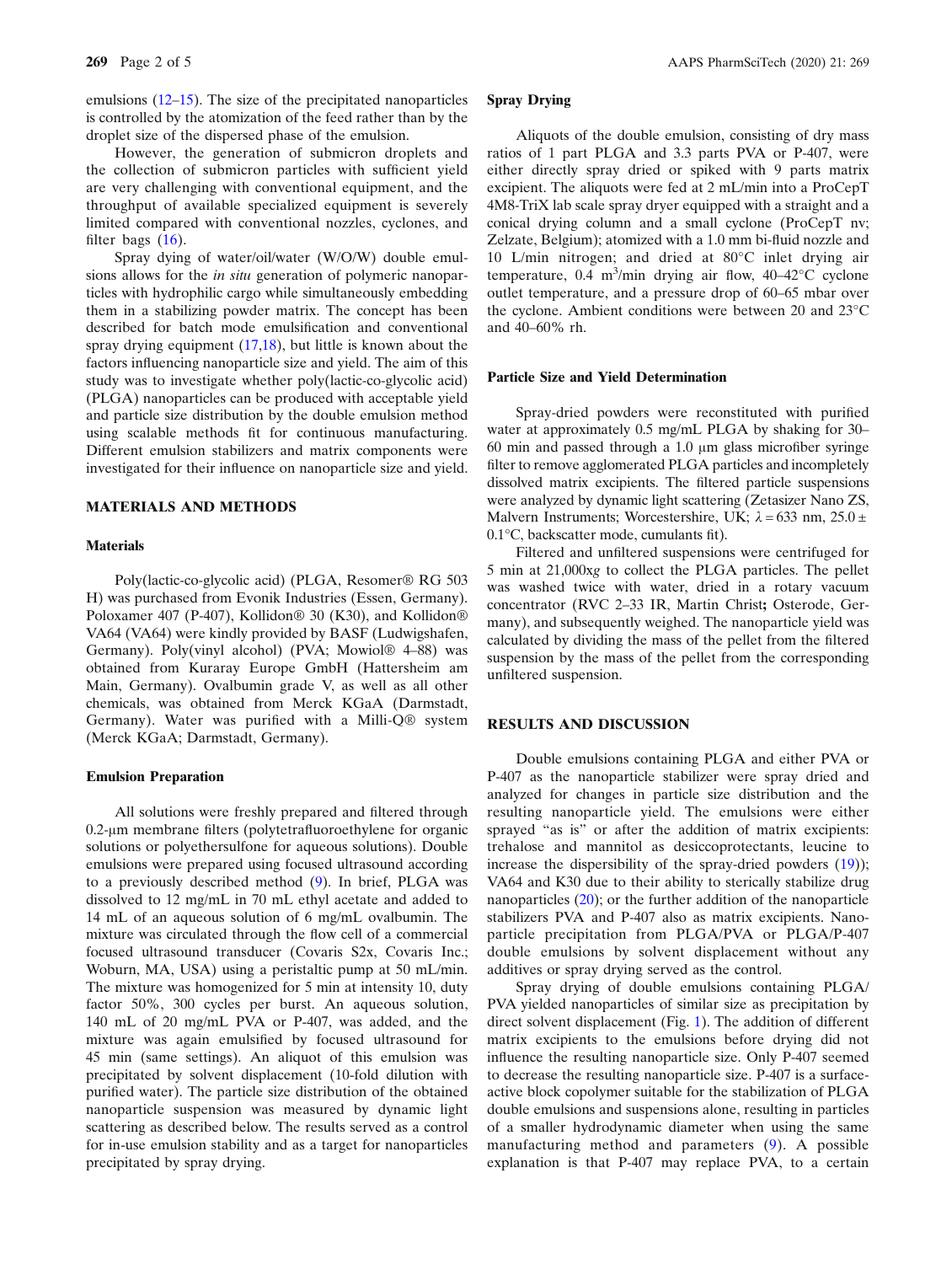<span id="page-2-0"></span>

Fig. 1. Resulting nanoparticle sizes after spray drying of PLGA/PVA double emulsions with and without the addition of different matrix excipients. Spray-dried powders were reconstituted in purified water, then aggregates were removed by filtration, and particle size distribution was measured by dynamic light scattering. Nanoparticles precipitated by solvent displacement without spray drying served as the control. Measurements were done in triplicate, RSD < 0.5%

extent, at the liquid/liquid interface before drying or at the particle/liquid interface after drying and reconstitution.

In contrast to the mean particle size, the nanoparticle mass recovery from spray-dried powders is influenced by the choice of matrix (Fig. 2). Spray drying of the emulsion with no further addition of excipients resulted in a nanoparticle yield of 40%. Adding K30 to the emulsion is not beneficial for the nanoparticle yield. Adding mannitol/leucine or VA64 moderately increases the yield to 50–60%. The best result of 79% was obtained when trehalose/leucine were added to the emulsion. A nanoparticle yield of 79% is considerably higher than previously reported for the continuous production of PLGA nanoparticles using focused ultrasound followed by solvent displacement [\(9\)](#page-4-0).



The reported yield may already be economically acceptable when reproduced on a commercial scale.

After the proposed process, excess stabilizer and free drug would remain in the spray-dried powder. The spraydried powder could be directly used for further downstream processing (e.g., tableting) into a final dosage form for applications where free drug and stabilizer are not an issue. Alternatively, the dry powder intermediate may be purified before further processing. Centrifuge purification works well for PVA and is well established at lab scale, but the scalability is limited and particles may deform or agglomerate under stress [\(9\)](#page-4-0). Continuous purification methods, such as cross-flow



Fig. 2. Resulting nanoparticle yield after spray drying of PLGA/PVA double emulsions with and without the addition of different matrix excipients. Nanoparticles were isolated from the matrix after reconstitution of the complete batch in purified water, then aggregates were removed by filtration, and the mass was determined after drying

Fig. 3. Resulting nanoparticle sizes after spray drying of PLGA/P-407 double emulsions with and without the addition of different matrix excipients. Spray-dried powders were reconstituted in purified water, then aggregates were removed by filtration, and particle size distribution was measured by dynamic light scattering. Nanoparticles precipitated by solvent displacement without spray drying served as the control. Measurements were done in triplicate,  $RSD < 0.5\%$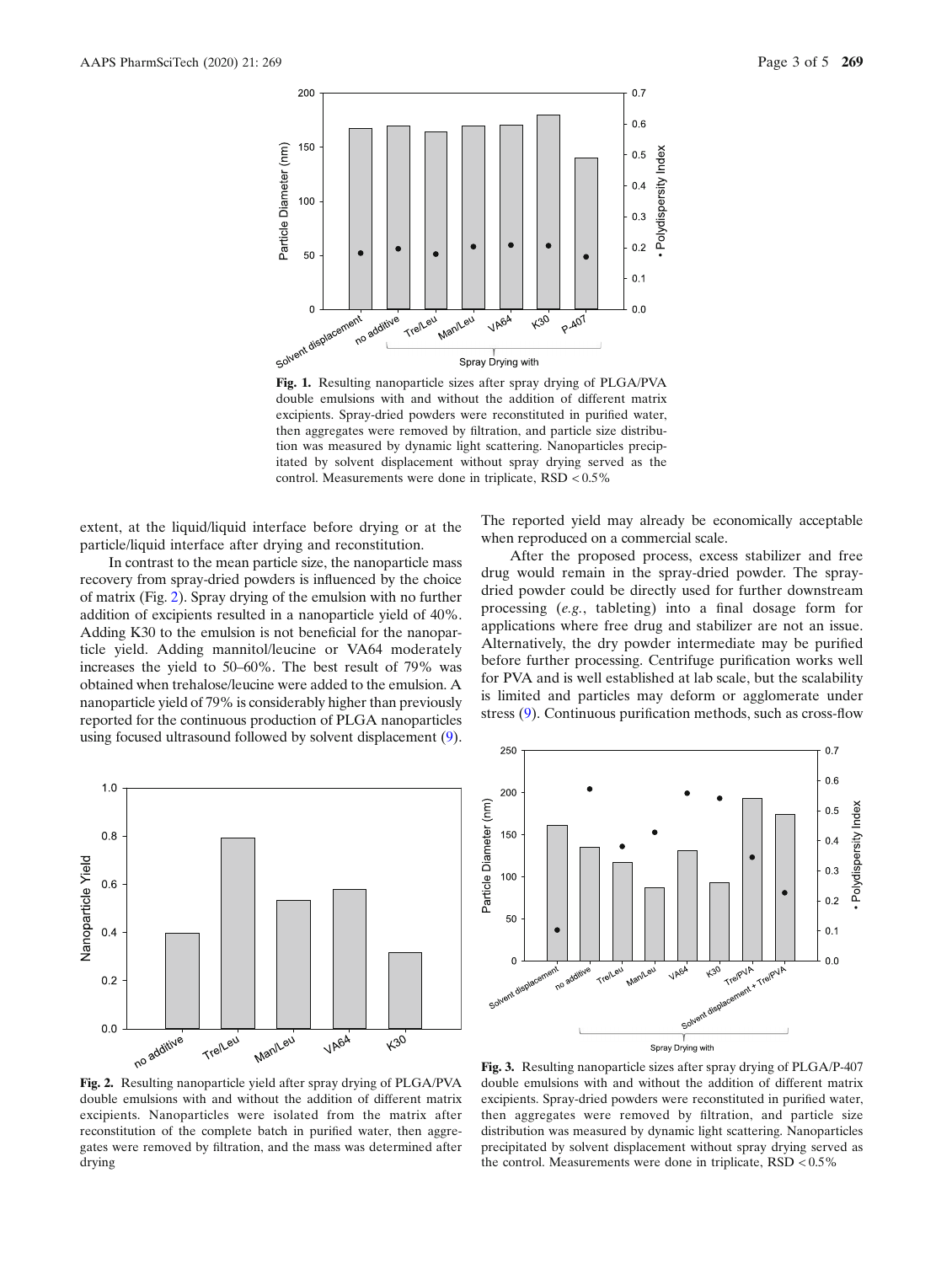<span id="page-3-0"></span>filtration, are preferred at larger scale, but are challenging for formulations containing PVA: Residual amounts of PVA were found to be several times higher after filtration than after centrifugation ([21,22\)](#page-4-0). P-407 has been previously shown to work well with the double emulsion solvent displacement method and is easily removed by crossflow filtration ([9](#page-4-0)). Therefore, we evaluated the potential of using P-407 with the double emulsion spray drying method.

Particles of PLGA/P-407 precipitated from the emulsion by solvent displacement instead of spray drying had a very narrow size distribution (indicated by a polydispersity index [PDI] of 0.10) and served as the control. Spray drying of emulsions stabilized with P-407 yielded agglomerated particles (Fig. [3](#page-2-0)): Spray drying without further additives resulted in a PDI of 0.57. The addition of VA64 and K30 did not improve the particle size distribution (PDI: 0.54–0.56). Using trehalose and leucine or mannitol and leucine as the matrix excipients resulted in a lower but still unsatisfactory PDI of 0.38–0.43.

As PLGA/PVA emulsions could be successfully spray dried when spiked with P-407, it was tested whether the addition of PVA and trehalose to a PLGA/P-407 emulsion could positively influence nanoparticle stability. The resulting PDI of 0.35 was only slightly better than when using trehalose and leucine. This indicates that the presence of PVA is already needed during the emulsion step to exert its stabilizing effect during spray drying. An acceptable PDI of 0.23 could only be achieved when spray drying a suspension previously precipitated by solvent displacement after the addition of PVA and trehalose. However, the nanoparticle yield was unacceptable for all tested formulations of PLGA/ P-407 particles (Fig. 4) and was considerably lower than previously reported for focused ultrasound followed by solvent displacement [\(9](#page-4-0)). The superiority of PVA may be



407 double emulsions with and without the addition of different matrix excipients. Nanoparticles were isolated from the matrix after reconstitution of the complete batch in purified water, then aggregates were removed by filtration, and the mass was determined after drying. The nanoparticle yield with K30 was too low to determine by weighing and, as such, is reported as 0

attributed to the formation of a thicker and denser surface layer (indicated by the larger resulting hydrodynamic particle sizes) and stronger surface binding and retention [\(23,24](#page-4-0)), whereas P-407 adsorbs weaker with its middle poly(oxypropylene) block [\(25](#page-4-0)).

#### **CONCLUSION**

An economically interesting nanoparticle yield can be achieved using continuous manufacturing and drying methods. PVA stabilizes emulsion droplets and PLGA nanoparticles during spray drying to achieve a high nanoparticle yield and good particle size distribution, especially in the presence of trehalose and leucine. P-407 is not an effective stabilizer for the double emulsion spray drying method, despite being effective for solvent displacement. Further development work is needed to link the individual processes in a continuous line and to investigate process robustness, scalability, and protein loading efficiency. Further optimization of the emulsion step or use of different emerging emulsion techniques, such as microfluidics, would allow for completely continuous manufacturing of polymeric nanoparticles with an acceptable yield for commercial-scale manufacturing.

## FUNDING

Open Access funding enabled and organized by Projekt DEAL.

Commons Attribution 4.0 International License, which permits use, sharing, adaptation, distribution and reproduction in any medium or format, as long as you give appropriate credit to the original author(s) and the source, provide a link to the Creative Commons licence, and indicate if changes were made. The images or other third party material in this article are included in the article's Creative Commons licence, unless indicated otherwise in a credit line to the material. If material is not included in the article's Creative Commons licence and your intended use is not permitted by statutory regulation or exceeds the permitted use, you will need to obtain permission directly from the copyright holder. To view a copy of this licence, visit [http://creativecommons.org/licenses/by/4.0/.](http://creativecommons.org/licenses/by/4.0/) Open Access This article is licensed under a Creative

## **REFERENCES**

- 1. Lavik E, von Recum H. The role of Nanomaterials in translational medicine. ACS Nano. 2011;5(5):3419–24.
- 2. Valencia PM, Farokhzad OC, Karnik R, Langer R. Microfluidic technologies for accelerating the clinical translation of nanoparticles. Nat Nanotechnol. 2012;7(10):623–9.
- 3. Vauthier C, Bouchemal K. Methods for the preparation and manufacture of polymeric nanoparticles. Pharm Res. 2009;26(5):1025–58.
- 4. Makgwane PR, Ray SS. Synthesis of nanomaterials by continuous-flow microfluidics: a review. J Nanosci Nanotechnol. 2014;14(2):1338–63.
- 5. Rietscher R, Thum C, Lehr CM, Schneider M. Semi-automated nanoprecipitation-system-an option for operator independent, scalable and size adjustable nanoparticle synthesis. Pharm Res. 2015;32(6):1859–63.